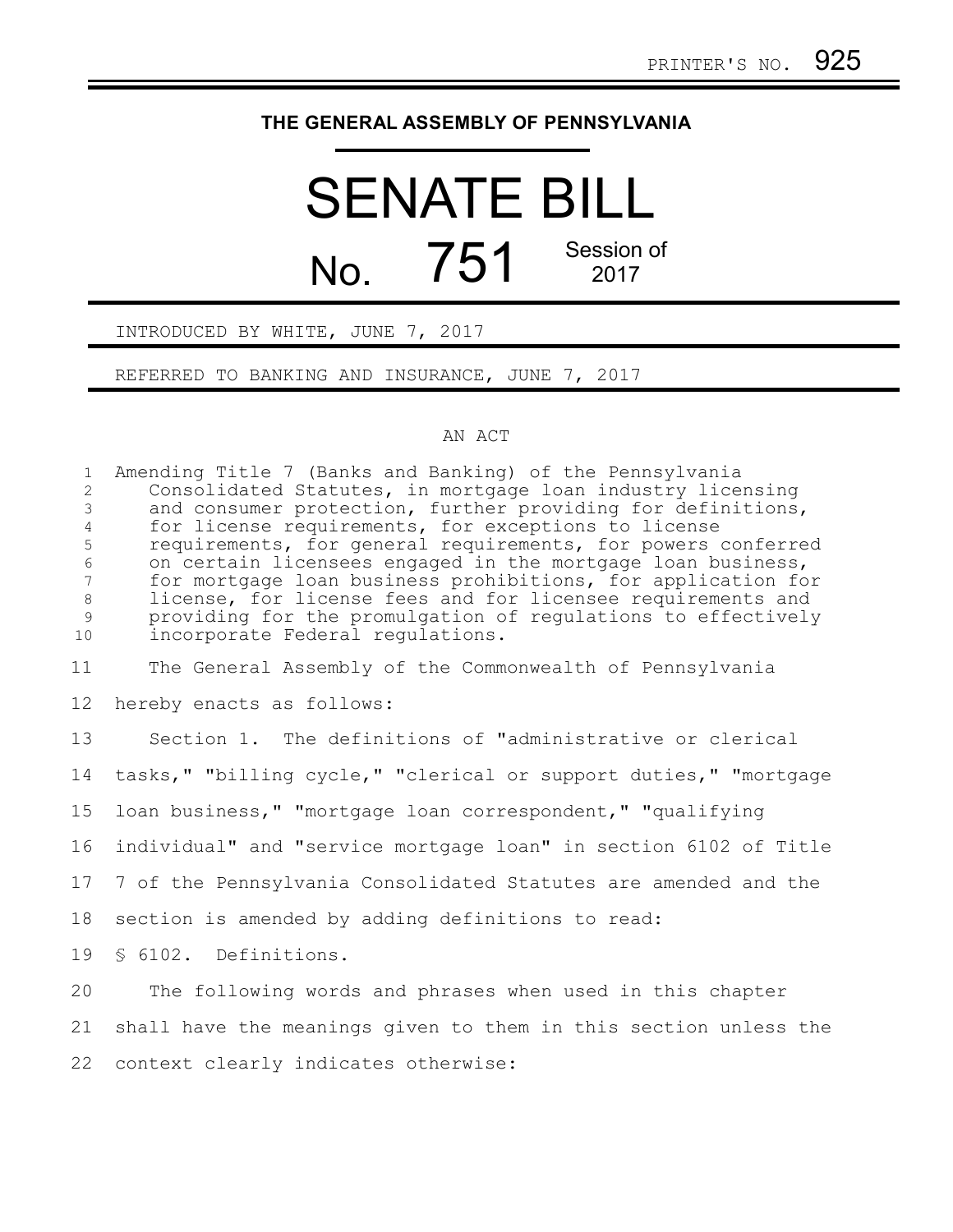"Administrative or clerical tasks." The receipt, collection and distribution of information common for the processing servicing or underwriting of a mortgage loan and communication with a consumer to obtain information necessary for the processing, servicing or underwriting of a mortgage loan. \* \* \* "Billing cycle." In respect to open-end mortgage loans, the time interval between periodic billing dates as established by the mortgage note and subsequent modification to the obligation. A billing cycle shall be considered to be a monthly cycle if the closing date of the cycle is the same date each month or does not vary by more than four days from that date. \* \* \* 1 2 3 4 5 6 7 8 9 10 11 12 13

"Clerical or support duties." Any of the following: 14

(1) The receipt, collection, distribution and analysis of information common for the processing, servicing or underwriting of a mortgage loan. 15 16 17

(2) Communicating with a consumer to obtain the information necessary for the processing, servicing or underwriting of a mortgage loan, to the extent that the communication does not include: 18 19 20 21

(i) offering or negotiating mortgage loan rates or terms; [or] 22 23

(ii) counseling consumers about mortgage loan rates or terms[.]; or 24 25

(iii) offering or negotiating mortgage servicing terms. 26 27

\* \* \* 28

"Delinquent." The date when an amount sufficient to cover a periodic payment of principal, interest and, if applicable, 29 30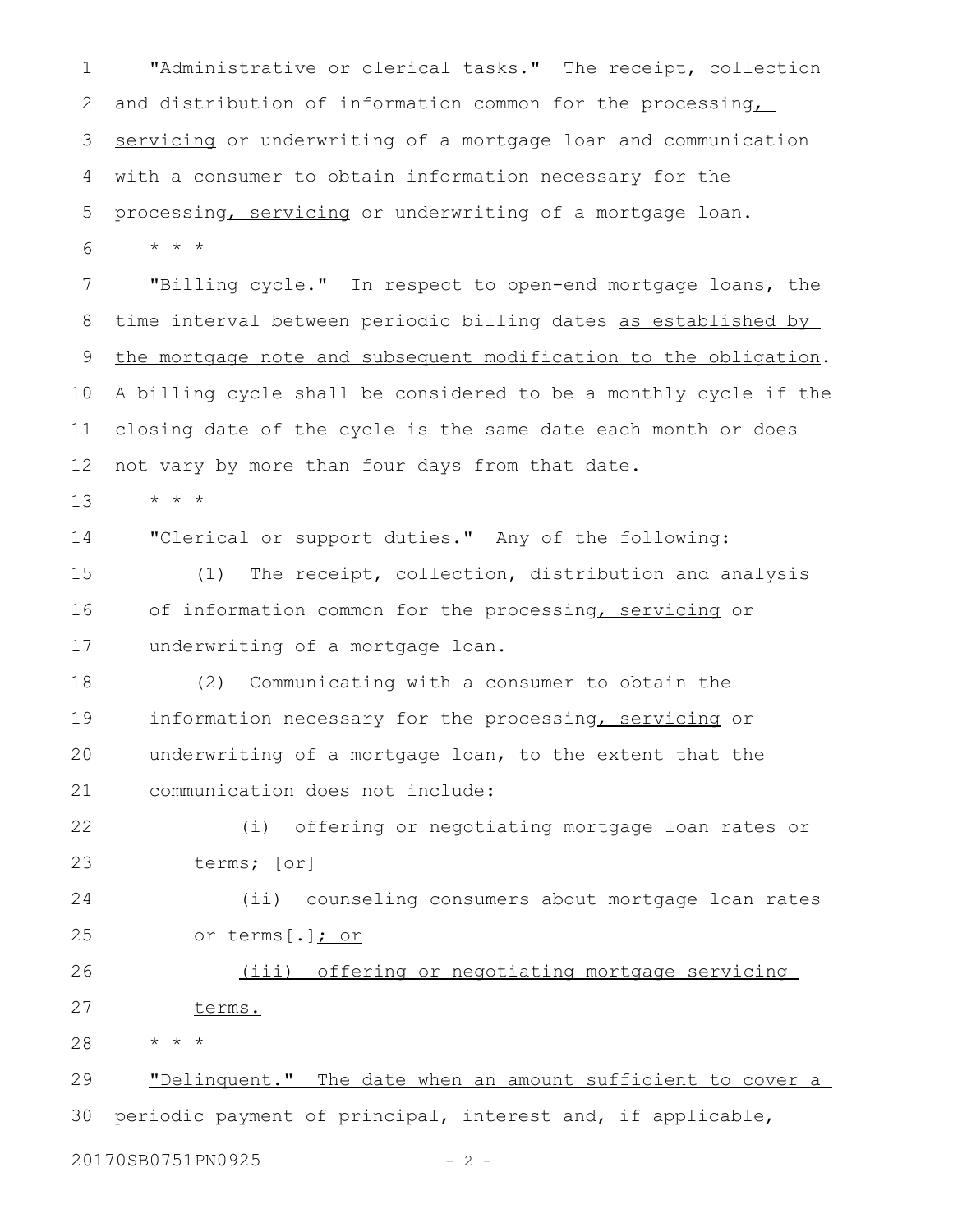escrow becomes due and unpaid, and lasts until the time no periodic payment is due and unpaid, notwithstanding if the borrower is afforded a period after the due date to pay before the servicer assesses a late fee. \* \* \* "Loss mitigation option." An alternative to foreclosure offered by the owner, holder or assignee of a delinquent mortgage loan that is made available through the servicer to the borrower. \* \* \* "Mortgage loan business." [The business of advertising, causing to be advertised, soliciting, negotiating or arranging in the ordinary course of business or offering to make or making mortgage loans.] The business of: (1) advertising, causing to be advertised, soliciting, negotiating or arranging in the ordinary course of business or offering to make or making mortgage loans; or (2) servicing mortgage loans. "Mortgage loan correspondent." A person who engages in the mortgage loan business by directly or indirectly originating and closing mortgage loans in his or her own name utilizing funds provided by a wholesale table funder or other funding sources under the circumstances described under section [6123(6)] 6123(a)(6) (relating to mortgage loan business prohibitions) and simultaneously assigning the mortgage loans to the wholesale table funder. \* \* \* "Mortgage servicer." A person who engages in the mortgage loan business by directly or indirectly servicing a mortgage loan. 1 2 3 4 5 6 7 8 9 10 11 12 13 14 15 16 17 18 19 20 21 22 23 24 25 26 27 28 29 30

20170SB0751PN0925 - 3 -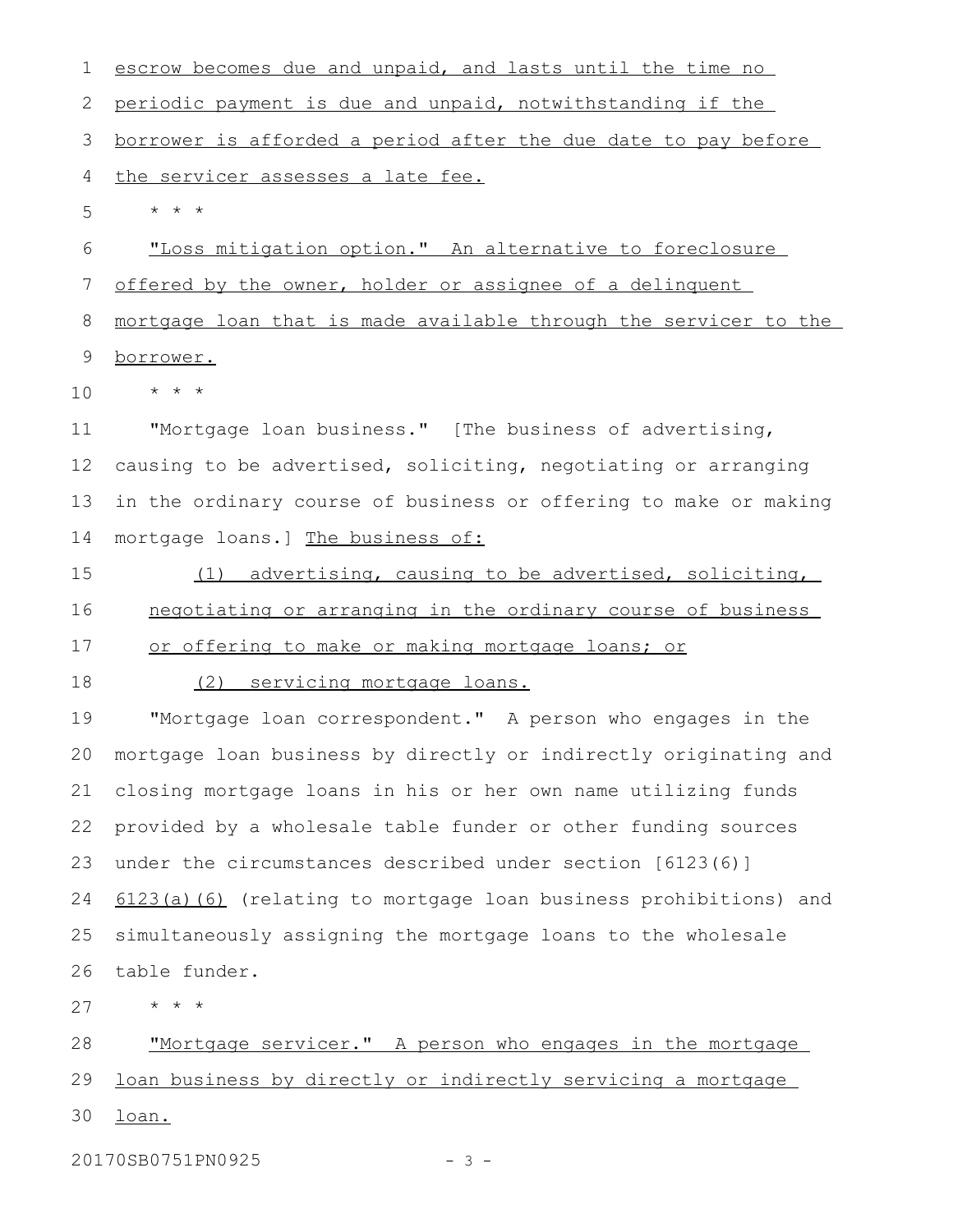\* \* \* 1

"Qualifying individual." An individual identified by a mortgage broker, mortgage lender, mortgage servicer or mortgage loan correspondent in the Nationwide Mortgage Licensing System and Registry who: 2 3 4 5

(1) Is a mortgage originator or meets the licensing requirements of a mortgage originator. 6 7

(2) Is a management-level officer assigned to the principal place of business of a mortgage broker, mortgage lender, mortgage servicer or mortgage loan correspondent. \* \* \* 8 9 10 11

"Service mortgage loan." A collecting or remitting payment [for another,] or the right to collect or remit payments [for another,] of principal, interest, tax, insurance or other payment under a mortgage loan. 12 13 14 15

"Single point of contact." An individual or team of personnel, each of whom has the ability and authority to discuss mortgage loan mitigation options with a borrower on behalf of a mortgage servicer. The mortgage servicer shall ensure that each member of the team is knowledgeable about the borrower's 16 17 18 19 20

situation and current status. 21

\* \* \* 22

Section 2. Section 6111(a) and (b) of Title 7 are amended to read: 23 24

§ 6111. License requirements. 25

(a) General rule.--Except as provided under subsections (b) and (c) and section 6112 (relating to exceptions to license requirements), on and after the effective date of this section, no person shall engage in the mortgage loan business in this Commonwealth without being licensed as a mortgage broker, 26 27 28 29 30

20170SB0751PN0925 - 4 -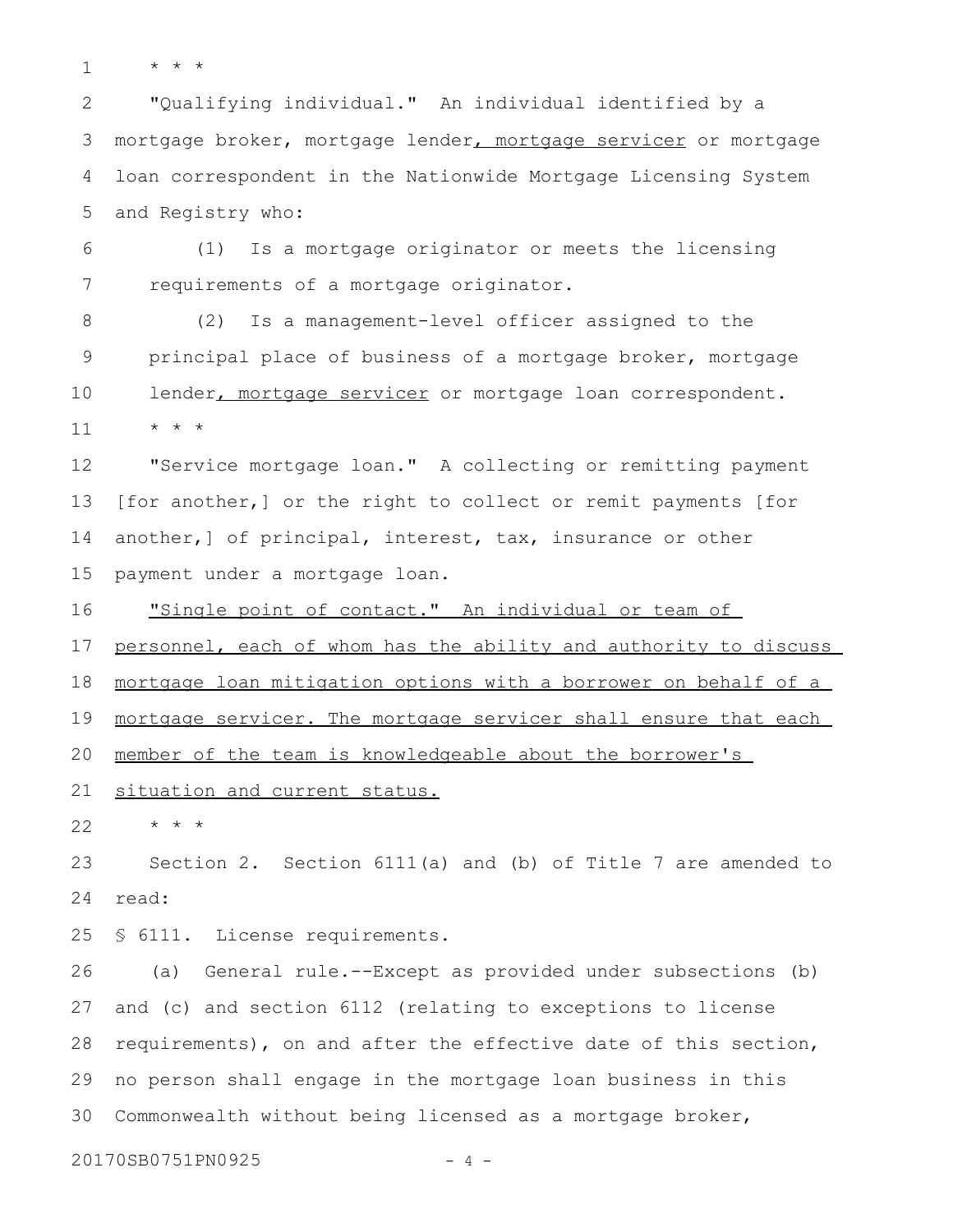mortgage lender, mortgage servicer, mortgage loan correspondent or mortgage originator as provided under this chapter. A mortgage originator may not engage in the mortgage loan business unless the mortgage originator is sponsored in the Nationwide Mortgage Licensing System and Registry by a licensed mortgage broker, mortgage lender, mortgage servicer or mortgage loan correspondent, person excepted from this chapter or person excepted from licensure under section 6112 and is under the direct supervision and control of the sponsoring licensee or excepted person. 1 2 3 4 5 6 7 8 9 10

(b) Licensed activity exceptions.-- 11

(1) A mortgage lender may [act as a mortgage broker or mortgage loan correspondent without a separate mortgage broker or mortgage loan correspondent license.]: 12 13 14

(i) Act as a mortgage broker or mortgage loan correspondent without a separate mortgage broker or mortgage loan correspondent license. 15 16 17

(ii) Act as a mortgage servicer without a separate mortgage servicer license for mortgage loans the mortgage lender has originated, negotiated and owns. 18 19 20

(2) A mortgage loan correspondent may act as a mortgage broker without a separate mortgage broker license. 21 22

(3) A person licensed as a mortgage broker may only perform the services of a mortgage broker. 23 24

(4) A person only licensed as a mortgage servicer may only perform the services of a mortgage servicer. \* \* \* 25 26 27

Section 3. Section 6112(2), (3), (6), (7) and (8) of Title 7 are amended and the section is amended by adding a paragraph to read: 28 29 30

20170SB0751PN0925 - 5 -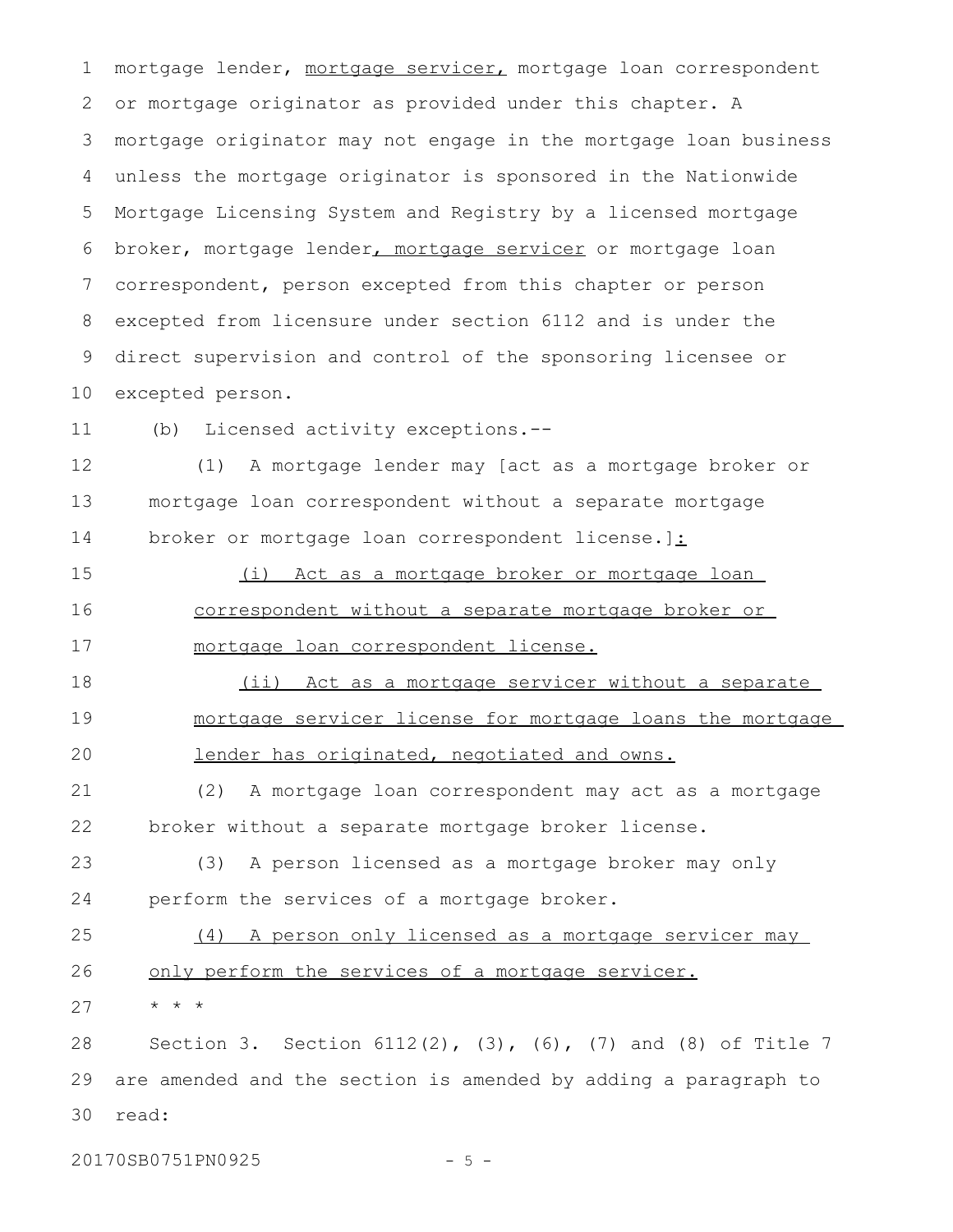§ 6112. Exceptions to license requirements. 1

The following persons shall not be required to be licensed under this chapter in order to conduct the mortgage loan business: 2 3 4

\* \* \* 5

(2) An attorney at law not otherwise engaged in or holding himself or herself out to the public as being engaged in the mortgage loan business who acts as a mortgage broker or a mortgage originator in negotiating or placing a mortgage loan in the normal course of legal practice. The exception under this paragraph shall not apply if the attorney is compensated by any of the following: 6 7 8 9 10 11 12

- (i) A mortgage broker.
- 14

13

- (ii) A mortgage lender.
- (iii) A mortgage loan correspondent. 15

(iv) A person excepted from licensure under this section. 16 17

- 18
- (v) A mortgage originator.
- (v.1) A mortgage servicer. 19

(vi) An agent of a person listed in subparagraphs (i), (ii), (iii), (iv) [and (v)],  $(v)$  and  $(v.1)$ . 20 21

(3) A person who originates, services or negotiates less than four mortgage loans in a calendar year, unless determined to be engaged in the mortgage loan business by the department. 22 23 24 25

26

\* \* \*

(6) Consumer discount companies, except that a consumer discount company that acts as a mortgage broker, mortgage lender, mortgage servicer or mortgage loan correspondent, shall be subject to the provisions of Subchapter C (relating 27 28 29 30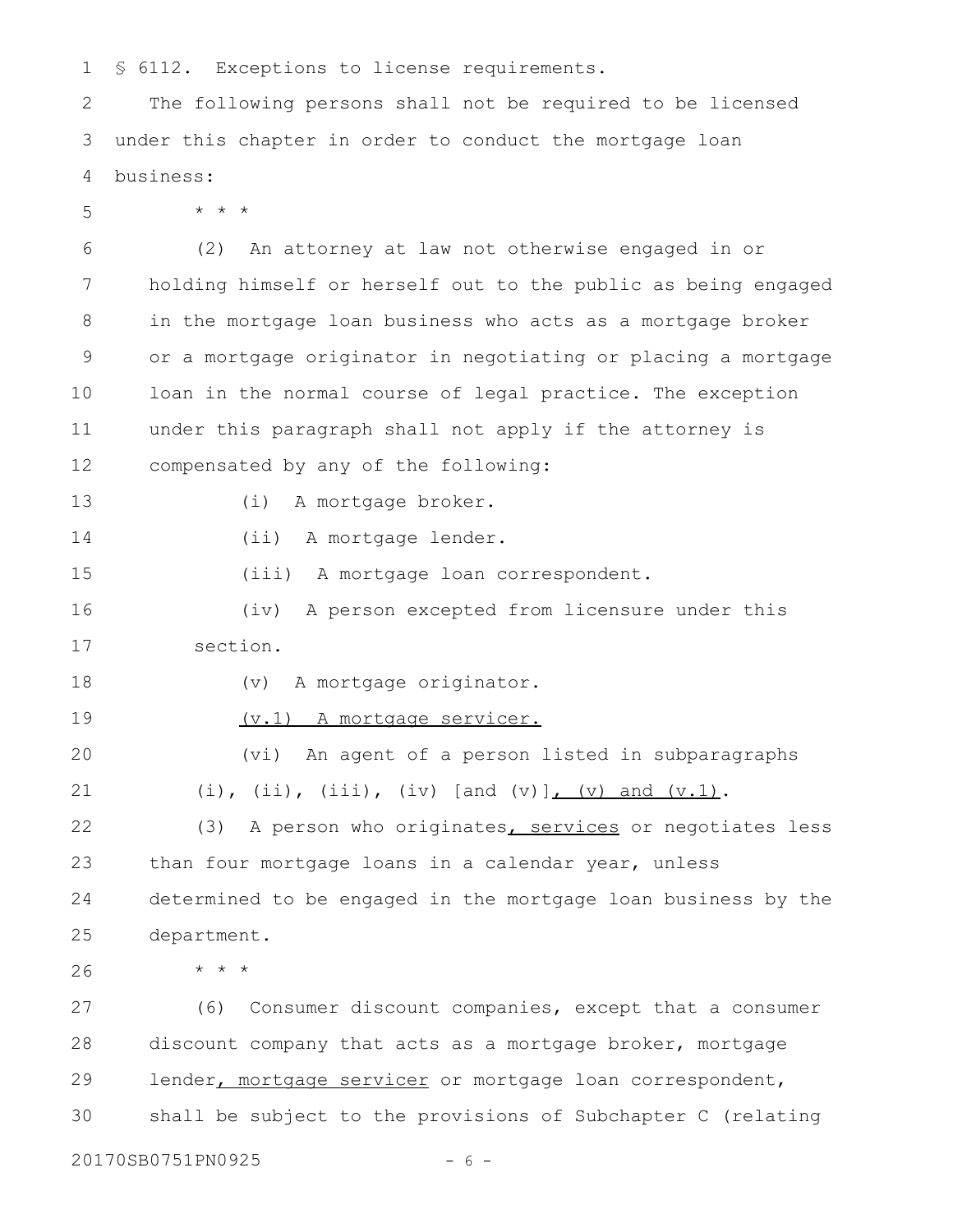to mortgage loan business restrictions and requirements) and sections 6131(c)(2), (3) and (5), 6135, 6138 (relating to authority of department) and 6140(b) (relating to penalties). Employees or individuals under the direct supervision and control of licensees under the act of April 8, 1937 (P.L.262, No.66), known as the Consumer Discount Company Act, that act as mortgage originators shall be subject to the licensing requirements of this chapter. Consumer discount companies that employ or directly supervise and control mortgage originators shall be subject to the same requirements as mortgage lenders in regard to the employment and supervision of mortgage originators. 1 2 3 4 5 6 7 8 9 10 11 12

(7) Affiliates of banking institutions and subsidiaries and affiliates of federally chartered or State-chartered credit unions. The exception under this paragraph does not apply to consumer discount companies. Notwithstanding the exception under this paragraph, subsidiaries and affiliates of federally chartered or State-chartered credit unions and affiliates of banking institutions shall: 13 14 15 16 17 18 19

(i) be subject to the provisions of [Subchapter C and] sections  $6121(1)$ ,  $(2)$ ,  $(3)$ ,  $(4)$ ,  $(5)$ ,  $(6)$ ,  $(7)$ ,  $(8)$ , (9), (10), (11), (12), (13) and (14) (relating to general requirements), 6122(a) and (b) (relating to powers conferred on certain licensees engaged in the mortgage loan business), 6123(a) (relating to mortgage loan business prohibitions), 6124 (relating to prohibited clauses in mortgage loan documents), 6125 (relating to mortgage lending authority), 6126 (relating to requirements as to open-end loans),  $6135(a)(2)$ ,  $(3)$  and (4), (b) and (c), 6138 and 6140(b); 20 21 22 23 24 25 26 27 28 29 30

20170SB0751PN0925 - 7 -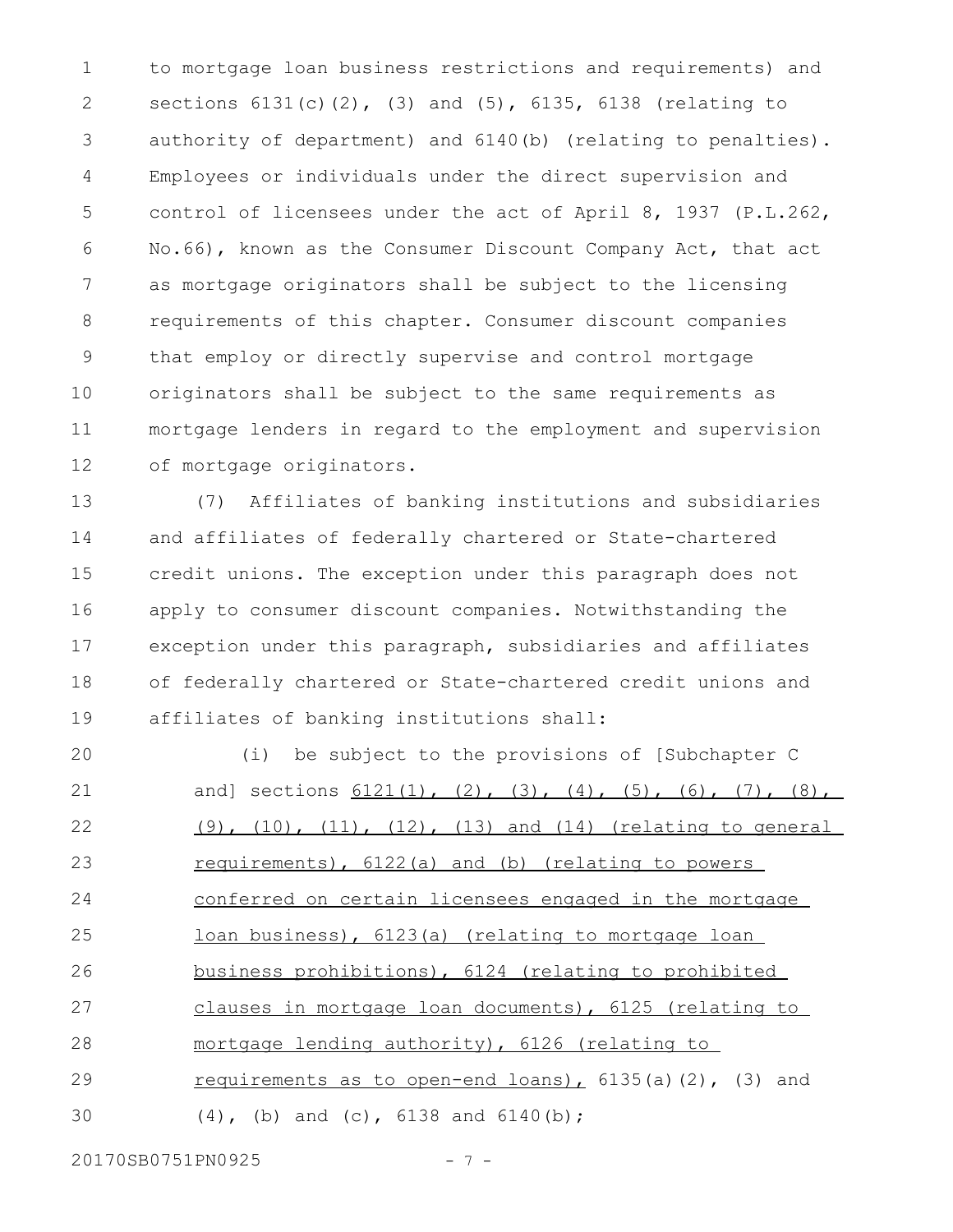(ii) deliver as required to the department annually copies of financial reports made to all supervisory agencies; 1 2 3

(iii) be registered with the department; (iv) in the same manner as a mortgage lender, obtain and maintain bond coverage for mortgage originators consistent with section  $6131(c)$  (5); and 4 5 6 7

(v) ensure employees required to be licensed as mortgage originators have completed the requirements under section 6131.1 (relating to prelicensing and continuing education) and have obtained the required mortgage originator license. 8 9 10 11 12

(8) Employees or individuals under the direct supervision and control of a mortgage broker, mortgage lender, mortgage servicer or mortgage loan correspondent, or a person excepted from licensure under this section, who are not otherwise required to be licensed as mortgage originators. 13 14 15 16 17 18

\* \* \* 19

(17) An individual or entity licensed under the act of September 2, 1965 (P.L.490, No.249), referred to as the Money Transmission Business Licensing Law, if the individual or entity only engages in the mortgage loan business to the extent funds are transmitted from a mortgagor to make mortgage payments on behalf of the mortgagor in order to exceed regularly scheduled minimum payment obligations under the terms of the indebtedness. Section 4. Section 6121 of Title 7 is amended by adding a paragraph to read: 20 21 22 23 24 25 26 27 28 29

§ 6121. General requirements. 30

20170SB0751PN0925 - 8 -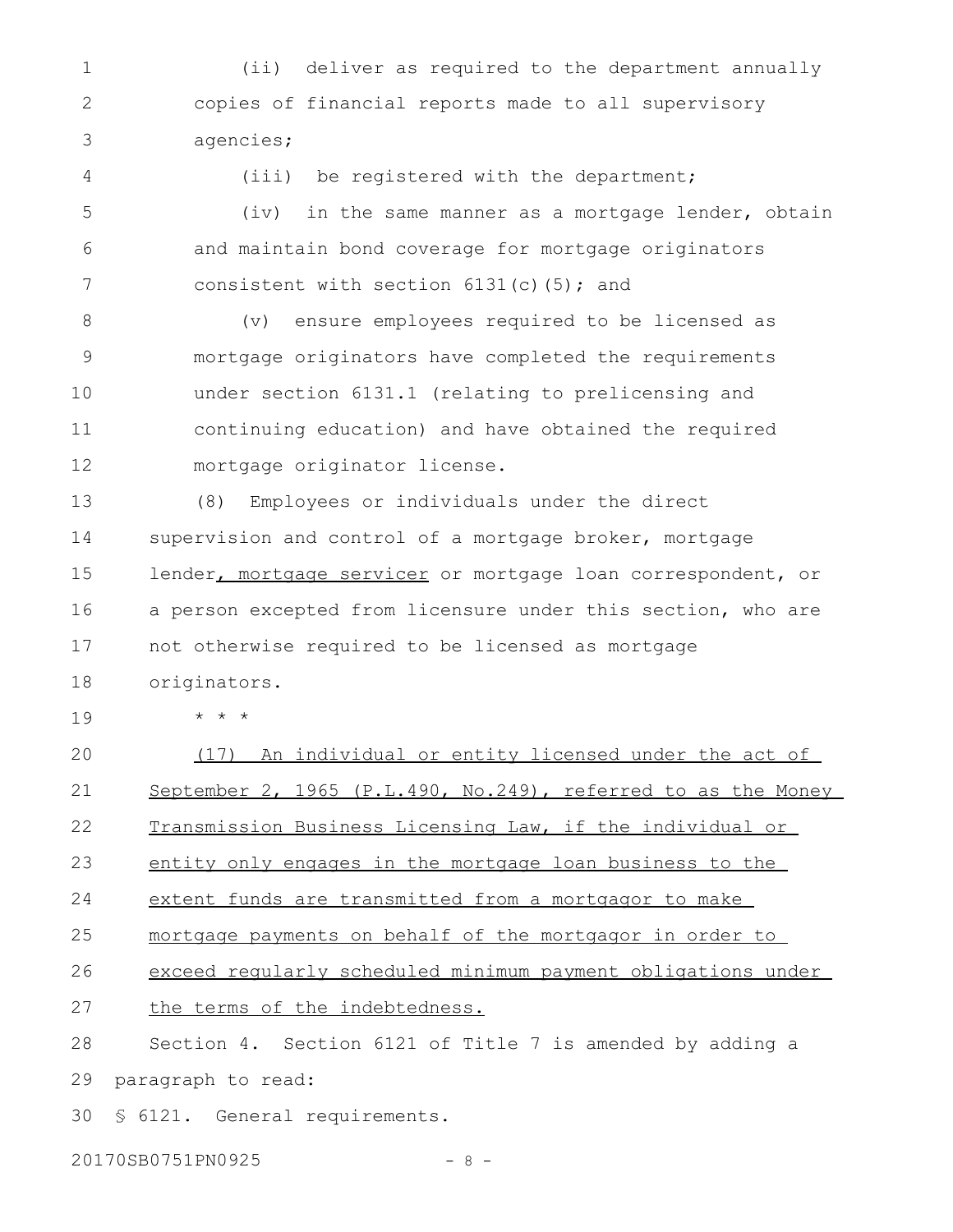A licensee shall do all of the following: 1

\* \* \* (15) For a mortgage servicer, if a mortgage loan is paid in full and, in the case of an open-end mortgage, a mortgage lender is no longer obligated to make future advances to the consumer, the mortgage servicer shall act in good faith to do all of the following: (i) Request the mortgage holder release the lien on the dwelling or residential real estate and cancel the same of record and, at the time the mortgage loan agreement or promissory note evidencing the mortgage loan is returned, deliver to the consumer good and sufficient assignment, releases or other certificate, instrument or document as may be necessary to evidence the release. (ii) Request the mortgage holder cancel any insurance provided in connection with the mortgage loan and refund to the borrower, in accordance with regulations promulgated by the Insurance Department, any unearned portion of the premium for the insurance. (iii) If a mortgage holder has delegated the responsibility to record satisfaction of security instruments to a mortgage servicer, the mortgage servicer shall be treated as a mortgage holder for purposes of satisfying the conditions of subparagraph (i) or (ii). Section 5. Section 6122(a) of Title 7 is amended by adding a paragraph and the section is amended by adding a subsection to read: § 6122. Powers conferred on certain licensees engaged in the mortgage loan business. (a) Mortgage lenders.--If they are in compliance with the 20170SB0751PN0925 - 9 -2 3 4 5 6 7 8 9 10 11 12 13 14 15 16 17 18 19 20 21 22 23 24 25 26 27 28 29 30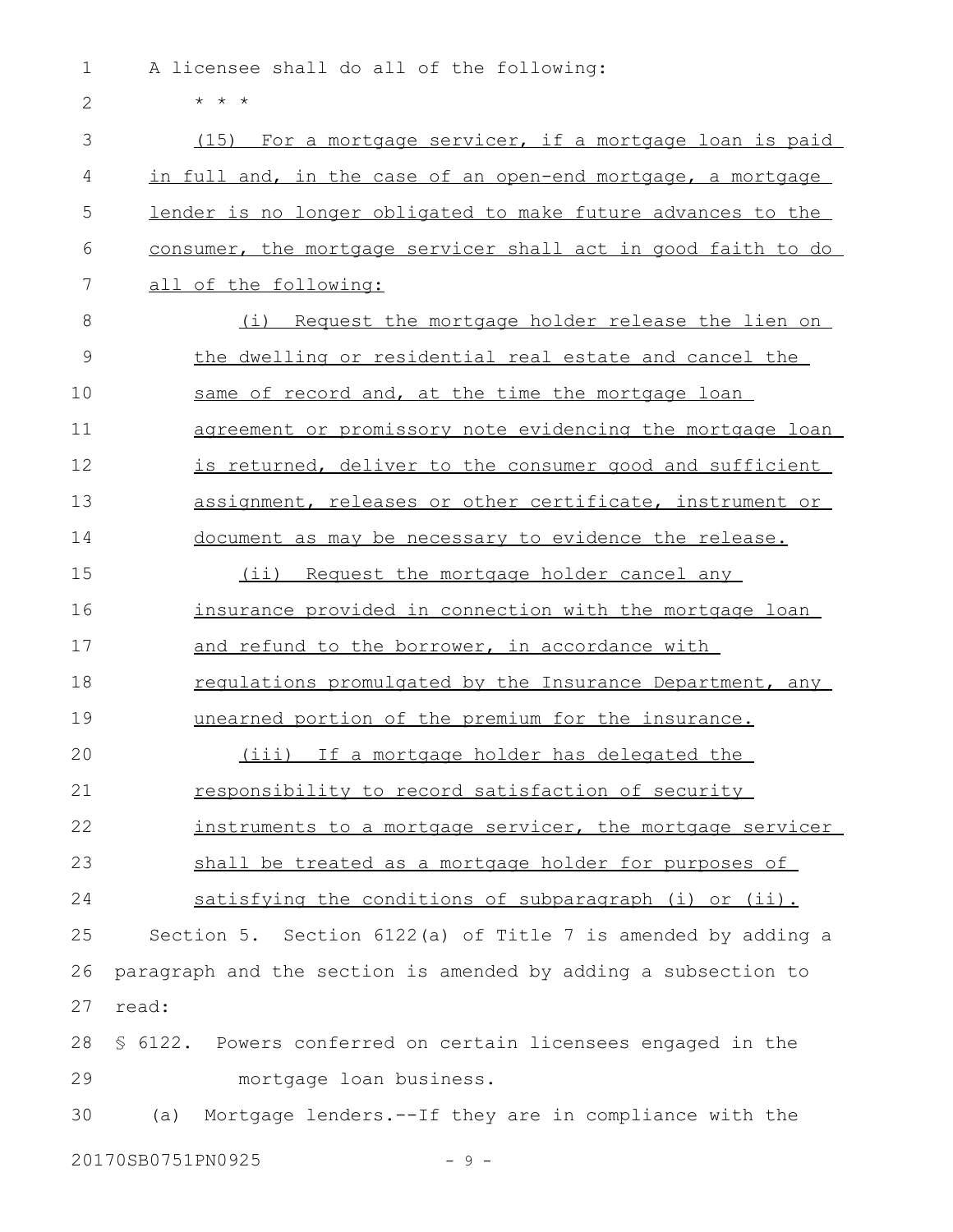provisions of this chapter, mortgage lenders shall have the power and authority: \* \* \* (8) To service first and secondary mortgage loans that are originated, negotiated and owned by the mortgage lender. \* \* \* (c) Mortgage servicers.--If a mortgage servicer is in compliance with this chapter, the mortgage servicer shall have the power and authority to collect and remit for a lender, mortgagee, note owner, note holder, trustee or primary beneficiary of a residential mortgage loan payment of principal, interest or an amount to be placed into escrow for any combination of the payment of insurance, hazard insurance or taxes. Section 6. Sections 6123 introductory paragraph and 6131(a) (1) of Title 7 are amended and the sections are amended by adding subsections to read: § 6123. Mortgage loan business prohibitions. (a) Mortgage loan business prohibitions.--A licensee engaging in the mortgage loan business shall not: \* \* \* (b) Mortgage loan servicer prohibitions.--A licensee engaging in the mortgage servicer business shall not fail to establish or attempt to establish a single point of contact with whom a borrower can communicate about foreclosure matters or loss mitigation options later than the 36th day of a borrower's delinquency, unless contact is inconsistent with applicable bankruptcy law or court order. § 6131. Application for license. (a) Contents.--An application for a license under this 1 2 3 4 5 6 7 8 9 10 11 12 13 14 15 16 17 18 19 20 21 22 23 24 25 26 27 28 29 30

20170SB0751PN0925 - 10 -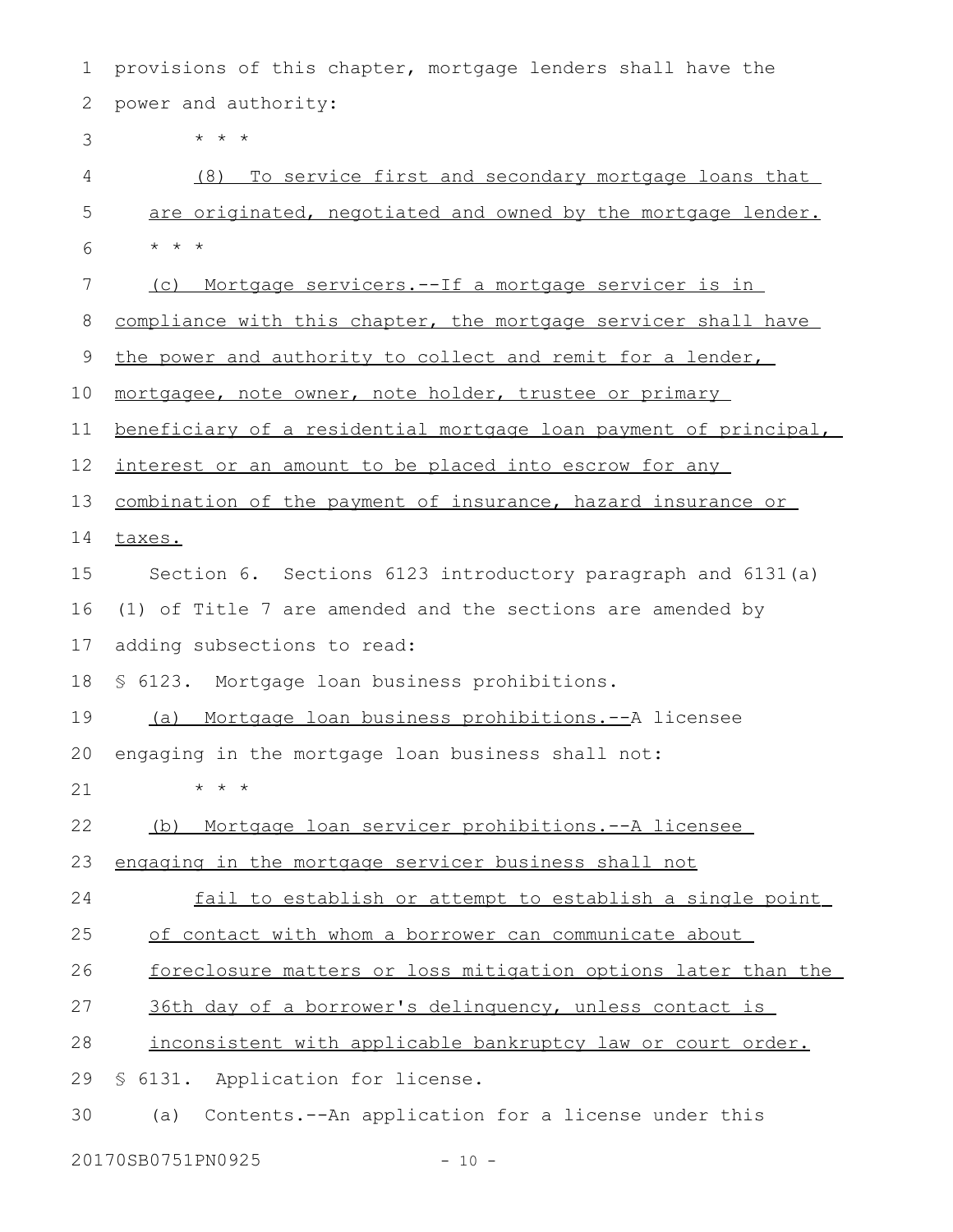chapter shall be on a form prescribed and provided by the department. Consistent with sections 202 E and 405 F(1) of the act of May 15, 1933 (P.L.565, No.111), known as the Department of Banking and Securities Code, all applicants and licensees shall use the Nationwide Mortgage Licensing System and Registry to obtain and maintain licenses under this chapter. 1 2 3 4 5 6

(1) In the case of a mortgage broker, mortgage lender $\overline{\phantom{a}}$ mortgage servicer or mortgage loan correspondent, the application shall include the following: 7 8 9

10

(i) The name of the applicant.

(ii) The address of the principal place of business and any branches of the applicant. 11 12

(iii) The full name, official title and business address of each director and principal officer of the mortgage loan business. 13 14 15

(iv) Any other information that may be required by the department. 16 17

\* \* \* 18

(k) Mortgage servicer license.--The department shall issue a mortgage servicer license under this chapter if the applicant 19 20

has: 21

(1) Been approved by or meets the current eligibility 22

criteria for approval as a residential mortgage loan servicer 23

of at least one Federal Government-sponsored entity, 24

government corporation or Federal agency. 25

(2) Established a minimum net worth of \$250,000 at the time of application and maintains the minimum net worth. (3) Been approved for and maintains as a licensee 26 27 28

fidelity bond coverage in accordance with the guidelines 29

established by the Federal National Mortgage Association or 30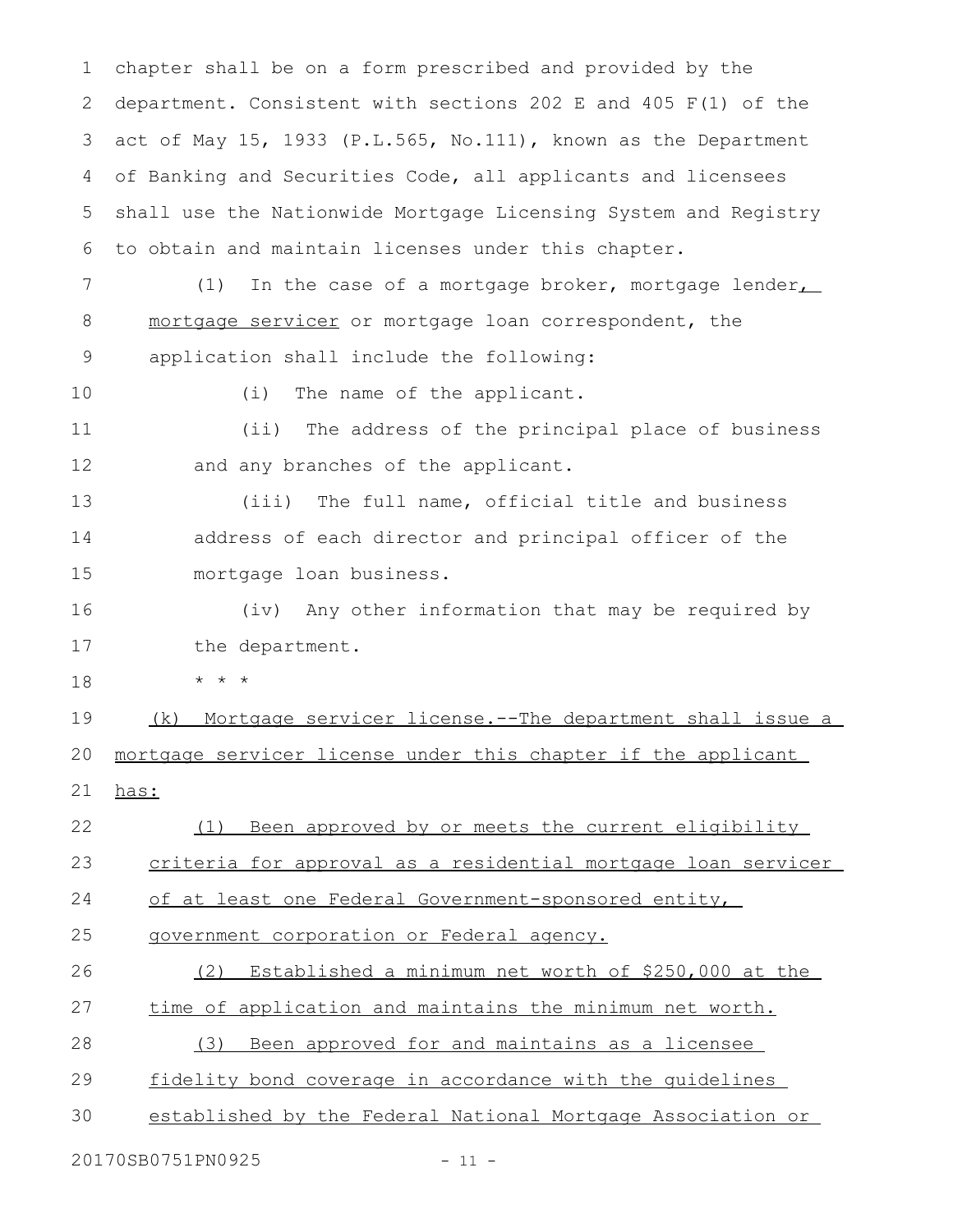| $\mathbf 1$  | the Federal Home Loan Mortgage Corporation.                          |
|--------------|----------------------------------------------------------------------|
| $\mathbf{2}$ | (4) Obtained and maintains a surety bond in an amount                |
| 3            | that will provide coverage for the mortgage servicer in a            |
| 4            | form acceptable to the department prior to the issuance of           |
| 5            | the license, from a surety company authorized to do business         |
| 6            | in this Commonwealth. The following shall apply:                     |
| 7            | (i) The amount of the bond shall be \$500,000.                       |
| 8            | (ii) The bond shall run to the Commonwealth and                      |
| 9            | shall be for the use of the Commonwealth and for the use             |
| 10           | of consumer who is injured by the acts or omissions of               |
| 11           | the licensee's mortgage originators that are related to              |
| 12           | the mortgage loan business regulated under this chapter.             |
| 13           | A bond shall not comply with the requirements of this                |
| 14           | section unless the bond contains a provision that the                |
| 15           | bond shall not be canceled for any cause unless notice of            |
| 16           | intention to cancel is given to the department at least              |
| 17           | 30 days, excluding legal holidays, Saturdays and Sundays,            |
| 18           | before the day upon which cancellation shall take effect.            |
| 19           | Cancellation of the bond shall not invalidate the bond               |
| 20           | regarding the period of time the bond was in effect.                 |
| 21           | (5) Designated an individual as the qualifying                       |
| 22           | individual for the principal place of business.                      |
| 23           | Section 7. Sections $6132(a)$ , (b) and (d) and $6135(a)$ (3) of     |
| 24           | Title 7 are amended to read:                                         |
| 25           | § 6132. License fees.                                                |
| 26           | Initial application fees.--Except as set forth in<br>(a)             |
| 27           | subsection $(d)$ $(1)$ , an applicant shall pay to the department at |
| 28           | the time an application is filed an initial nonrefundable            |
| 29           | application fee as set forth under this subsection.                  |
| 30           | For mortgage lenders and mortgage loan<br>(1)                        |
|              | 20170SB0751PN0925<br>$-12 -$                                         |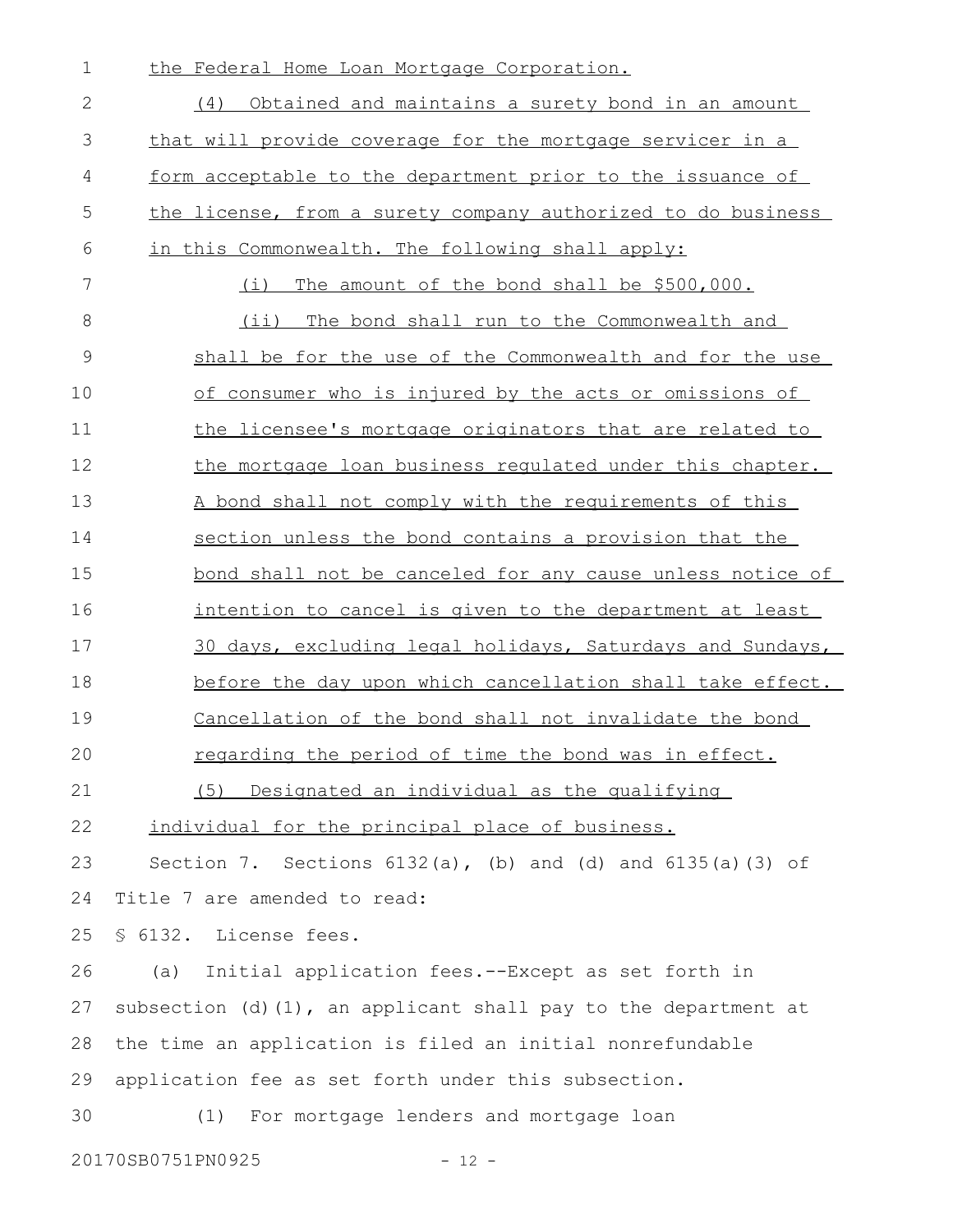correspondents, \$1,500 for the principal place of business and an additional fee of \$1,500 for each branch office. 1 2

(2) For mortgage brokers, \$1,000 for the principal place of business and an additional fee of \$250 for each branch office. 3 4 5

(3) For mortgage originators, \$200. 6

(4) For mortgage servicers, \$2,500 for the principal place of business and an additional fee of \$1,250 for each branch location. 7 8 9

(b) Renewal fees.--Prior to each annual renewal of a license, except as set forth in subsection  $(d)$  (2), a licensee shall pay to the department a nonrefundable license renewal fee as set forth under this subsection. 10 11 12 13

(1) For mortgage lenders and mortgage loan correspondents, \$750 for the principal place of business and an additional fee of \$750 for each branch office. 14 15 16

(2) For mortgage brokers, \$500 for the principal place of business and an additional fee of \$250 for each branch office. 17 18 19

20

(3) For mortgage originators, \$100.

(4) For mortgage servicers, \$1,000 for the principal place of business and an additional fee of \$500 for each 21 22

branch location. 23

\* \* \* 24

(d) Exception to mortgage originator license fees.-- 25

(1) An applicant shall not be required to pay the fee for a mortgage originator license as provided in subsection (a) if the applicant is also individually a mortgage lender applicant, mortgage loan correspondent applicant, mortgage servicer applicant or mortgage broker applicant. 26 27 28 29 30

20170SB0751PN0925 - 13 -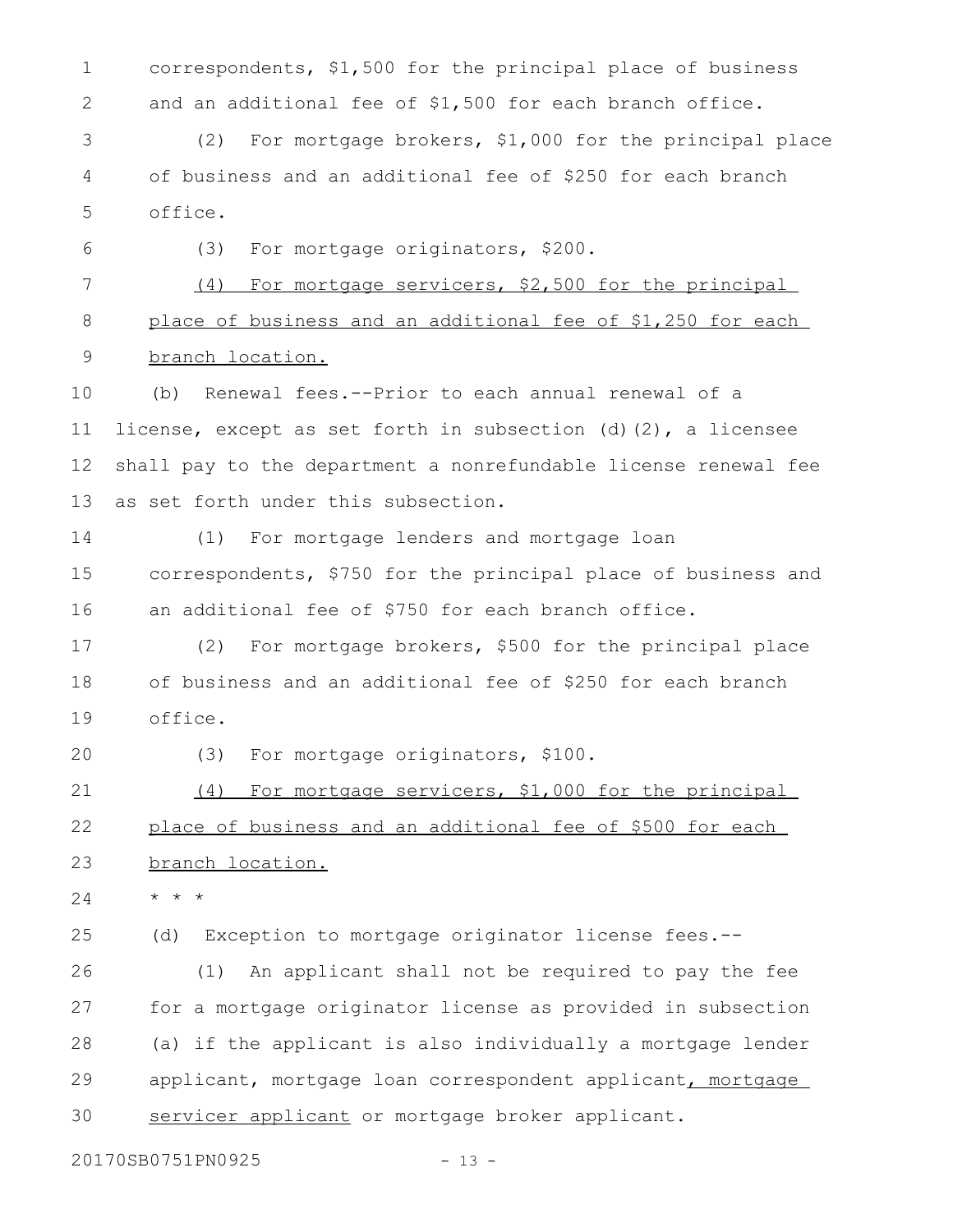(2) A licensee shall not be required to pay the fee for a mortgage originator license as provided in subsection (b) if the licensee is also individually a mortgage lender licensee, mortgage loan correspondent licensee or mortgage broker licensee. 1 2 3 4 5

§ 6135. Licensee requirements. 6

(a) Requirements of licensee.--

8

7

\* \* \*

(3) A mortgage broker, mortgage lender [or], mortgage servicer, mortgage loan correspondent, or a mortgage originator that is required to obtain and maintain its own bond coverage under section 6131(f)(4) (relating to application for license), shall file periodically, as determined by the department, a report with the department or the Nationwide Mortgage Licensing System and Registry, as determined by the department, setting forth such information as the department shall require concerning the first or secondary mortgage loan business conducted by the licensee. Licensees who fail to file the required report at the date required by the department may be subject to a penalty of \$100 for each day after the due date until the report is filed. 9 10 11 12 13 14 15 16 17 18 19 20 21 22

23

\* \* \*

Section 8. Title 7 is amended by adding a section to read: § 6141. Mortgage servicers. 24 25

(a) Regulatory coordination.--In order to implement this chapter as applicable to mortgage servicers, the following apply: 26 27 28

(1) Subject to paragraph (2), the department shall promulgate regulations which effectively incorporate the 29 30

20170SB0751PN0925 - 14 -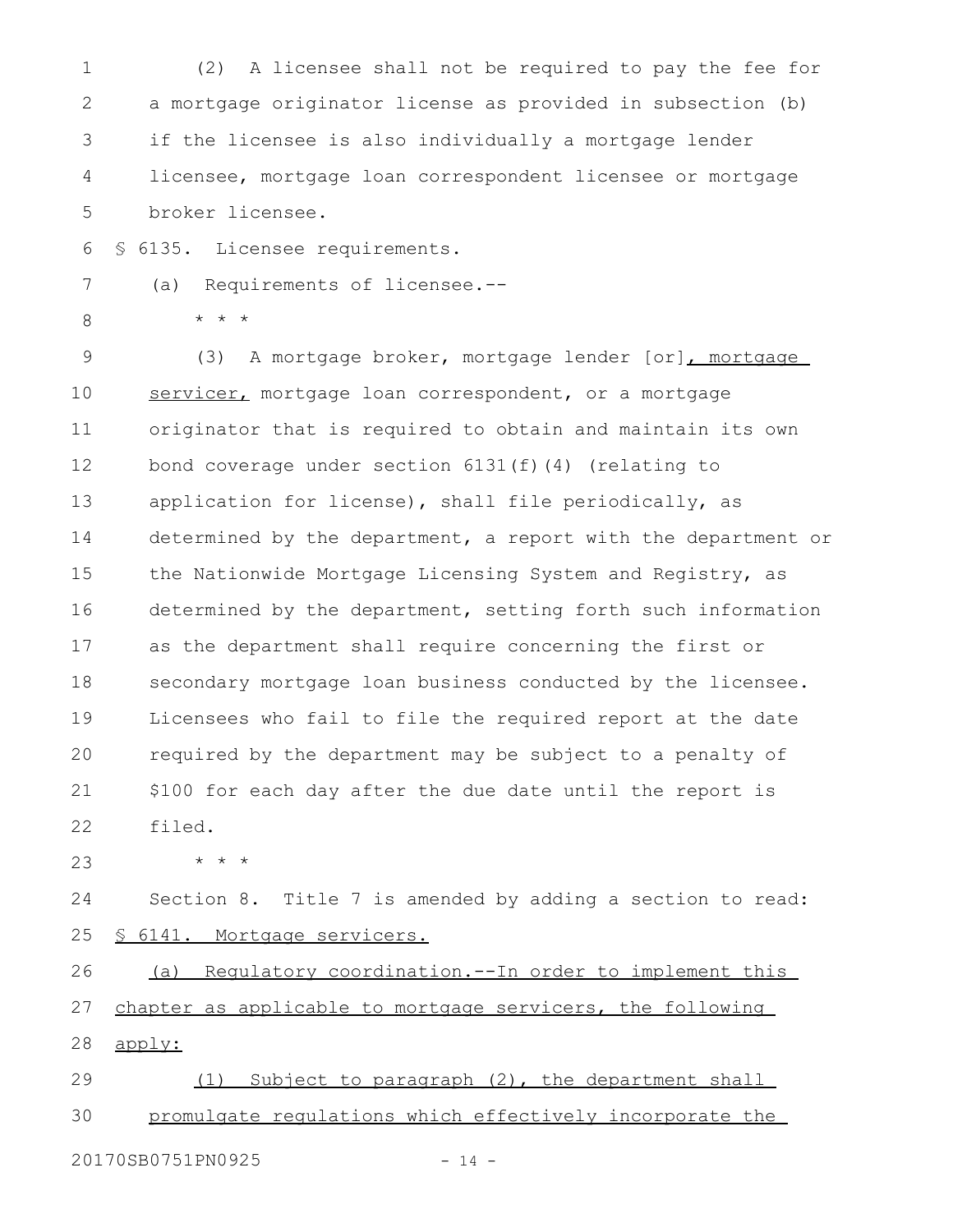| $\mathbf 1$ | Consumer Financial Protection Bureau's mortgage servicer        |
|-------------|-----------------------------------------------------------------|
| 2           | regulations at 12 CFR Pt. 1024, Subpt. C (relating to           |
| 3           | mortgage servicing), other than 12 CFR 1024.30 (relating to     |
| 4           | scope).                                                         |
| 5           | (2)<br>When the Federal requlations under paragraph (1) are     |
| 6           | altered, the department shall promulgate regulations making     |
| 7           | the appropriate incorporation.                                  |
| 8           | (3) Requlations under this subsection shall not be              |
| $\mathsf 9$ | subject to any of the following:                                |
| 10          | Sections 201, 202, 203, 204 and 205 of the act<br>(i)           |
| 11          | of July 31, 1968 (P.L.769, No.240), referred to as the          |
| 12          | Commonwealth Documents Law.                                     |
| 13          | (ii) Sections 204(b) and 301(10) of the act of                  |
| 14          | October 15, 1980 (P.L.950, No.164), known as the                |
| 15          | Commonwealth Attorneys Act.                                     |
| 16          | $(iii)$ The act of June 25, 1982 (P.L.633, No.181),             |
| 17          | known as the Regulatory Review Act.                             |
| 18          | (b) Failure of regulatory coordination.--If an alteration of    |
| 19          | Federal requiations under subsection (a) (2) results in a       |
|             | 20 complete lack of Federal regulations in the area, all of the |
| 21          | following apply:                                                |
| 22          | The version of the Pennsylvania regulations in<br>(1)           |
| 23          | effect at the time of the alteration shall remain in effect     |
| 24          | for two years.                                                  |
| 25          | During the time period under paragraph (1), the<br>(2)          |
| 26          | department shall promulgate replacement requlations.            |
| 27          | Section 9. This act shall take effect as follows:               |
| 28          | The following provisions shall take effect<br>(1)               |
| 29          | immediately:                                                    |
| 30          | The addition of 7 Pa.C.S. § 6141.<br>(i)                        |
|             | 20170SB0751PN0925<br>$-15 -$                                    |